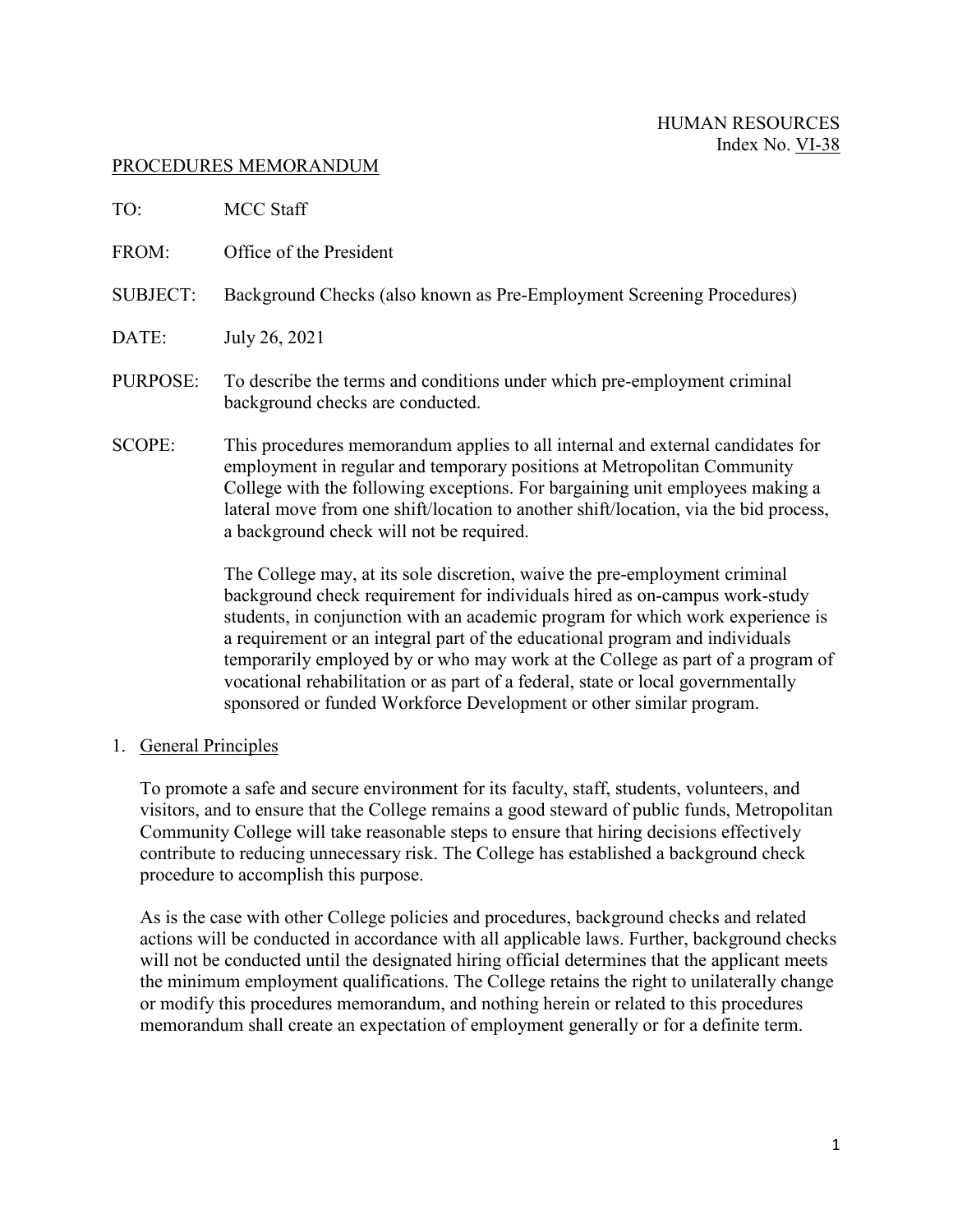# 2. Responsibilities

- A. Office of Human Resources responsible for the administration of the background check process. For positions within the College's Police/Public Safety department, background checks are handled by the Chief of Police and retained in-house. Background checks for all other regular and temporary positions are initiated by the Office of Human Resources, and said materials are maintained therein and disposed of in accordance with the College's and State's records retention policies.
- B. Hiring Supervisors/Screening Committee Chairs responsible for communicating the background check requirement to individuals selected for employment interviews and for overall compliance with the background check policy in their respective departments. At no time should a candidate begin work at the College in a position for which a background check is required until Human Resources notifies the hiring supervisor that the background check has been successfully completed/approved.
- C. Current Employees Faculty and staff who are convicted of a crime (not including traffic-related infractions) are responsible for informing their supervisor or department head within five business days of the date of conviction. The supervisor/department head will then immediately submit the information to the Vice President of Human Resources. Rather than notifying their supervisor/department head, employees may choose to contact the Office of Human Resources directly.

As a result of receiving this information, the College reserves the right to conduct appropriate background checks but will do so only if the Vice President of Human Resources, the College's General Counsel, and other senior management determine that the circumstances warrant doing so. If information discovered during this process is negative, the Vice President of Human Resources, the College's General Counsel, and other appropriate management personnel will determine if any employment action is necessary; e.g., termination of employment, restriction of certain duties, reassigning the individual to a different position, or conducting an investigation. The College will consider all factors, including the safety of its constituents, in determining appropriate action. Failure to disclose convictions may result in disciplinary action being taken, up to and including termination of employment.

3. Types of Searches/Verifications

The items that may be investigated on background checks include the following:

- A. Identification Confirmation Search
	- 1) Social Security Number Trace (also verified through the E-Verify system)
	- 2) Motor Vehicle Records
- B. Criminal Background Search
	- 1) Countywide/statewide Felony/Misdemeanor Record Search by identified names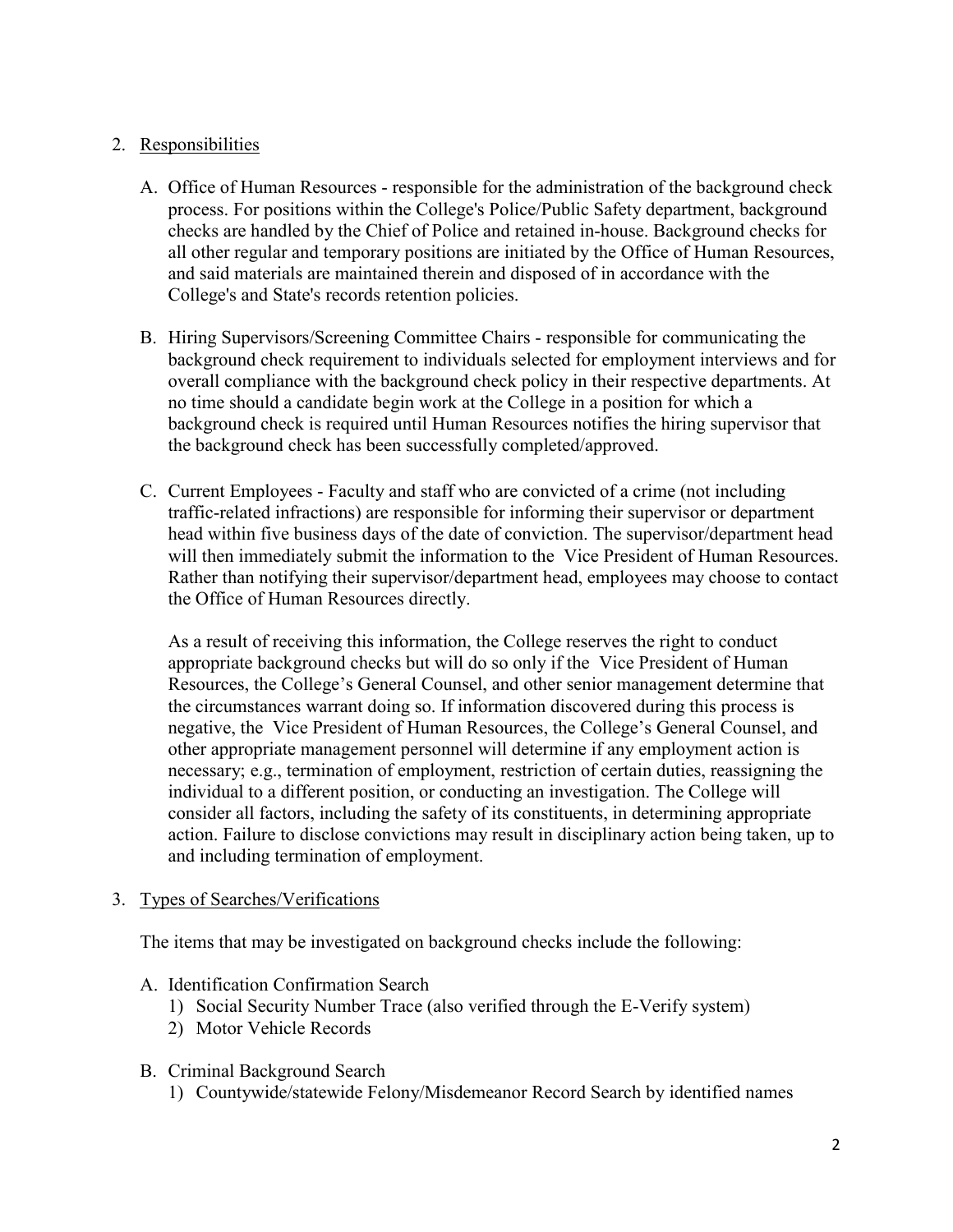- 2) Federal Felony/Misdemeanor Record Search by identified names
- 3) Felony/Misdemeanor Record Search of additional counties/states in which the individual formerly resided by identified names

### C. Dru Sjodin National Sex Offender Public Registry (NSOPW)

Individuals who are re-hired on an intermittent basis; e.g., adjunct instructors and parttime/on-call staff, will not necessarily be required to complete a background check each time they are re-hired, but they may be required to periodically complete a background check if the completed background check on file is more than one year old.

Current employees being considered for a lateral transfer, promotion, or demotion may be required to complete a background check if there is a completed background check on file, but it is more than one year old when the employment status changes. Current employees may also be asked to complete a background check if they are hired into a Public Safety Officer position, since they may be authorized to carry a gun.

### 4. Verification of Background Checks

- A. The Office of Human Resources will order the appropriate background checks for the position from a licensed investigation firm, and the results of the various checks will be reviewed by a designated Human Resources representative.
- B. In instances where negative or incomplete information is obtained, the Vice President of Human Resources and the College's General Counsel will review the materials to determine appropriate action, including, but not limited to, assessing the applicability and potential liability of the findings. The College reserves the right to consult with the hiring supervisor or any other pertinent individual, if necessary, prior to making a hiring decision.
- C. If the background check is favorable, the Office of Human Resources will notify the hiring supervisor that the candidate is approved to begin employment.

## 5. Adverse Action Notifications

If a background check is returned with unfavorable results and the candidate is determined to be disqualified, the Office of Human Resources will notify the hiring supervisor of the decision. In accordance with federal law, the candidate will receive the appropriate written notifications (pre-adverse action disclosure and post-adverse action notification), along with a copy of the relevant background check report and a summary of the candidate's rights under the Fair Credit Reporting Act, as amended.

### 6. Confidentiality

The College is committed to the protection of private and confidential information. Results of all background checks will be kept confidential and will not be disclosed except to the extent